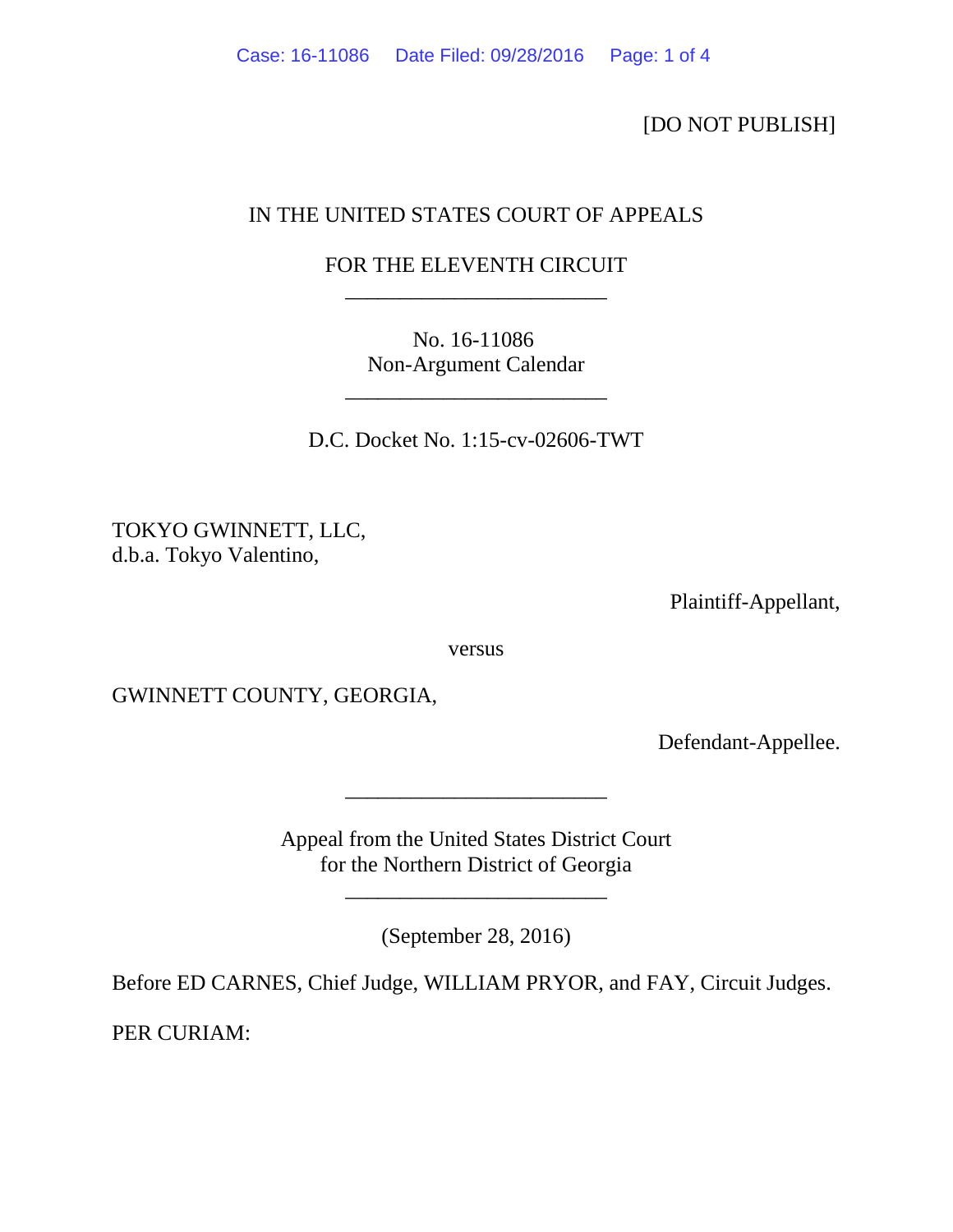Tokyo Gwinnett, LLC, doing business as Tokyo Valentino, filed this action in the Northern District of Georgia claiming that certain business licensing and adult entertainment ordinances in Gwinnett County violated its rights under the First Amendment's Free Speech Clause and the Fourteenth Amendment's Due Process Clause. It sought damages under 42 U.S.C. § 1983, as well as declaratory and injunctive relief.

While this action was pending in the district court, Gwinnett County replaced the challenged ordinances with a substantially revised set of ordinances. It then moved the district court to dismiss Tokyo Valentino's complaint as moot because of the new ordinances. Tokyo Valentino opposed that motion and separately moved for leave to file a second amended complaint challenging both the original ordinances and the revised ones. The district court granted the County's motion and denied Tokyo Valentino's motion. Here is the entirety of its orders:

This is an action seeking to enjoin Gwinnett County's adult entertainment ordinance. It is before the Court on the Defendant's Motion to Dismiss and Suggestion of Mootness [Doc. 19]. The ordinance in effect at the time this action was filed has been repealed and superceded. Because there may be a ripeness issue, the Plaintiff's Motion for Leave to File Second Amended Complaint [Doc. 22] is DENIED. The Defendant's Motion to Dismiss [Doc. 19] is GRANTED. The case is moot.

Tokyo Valentino appeals those orders and the resulting judgment.

2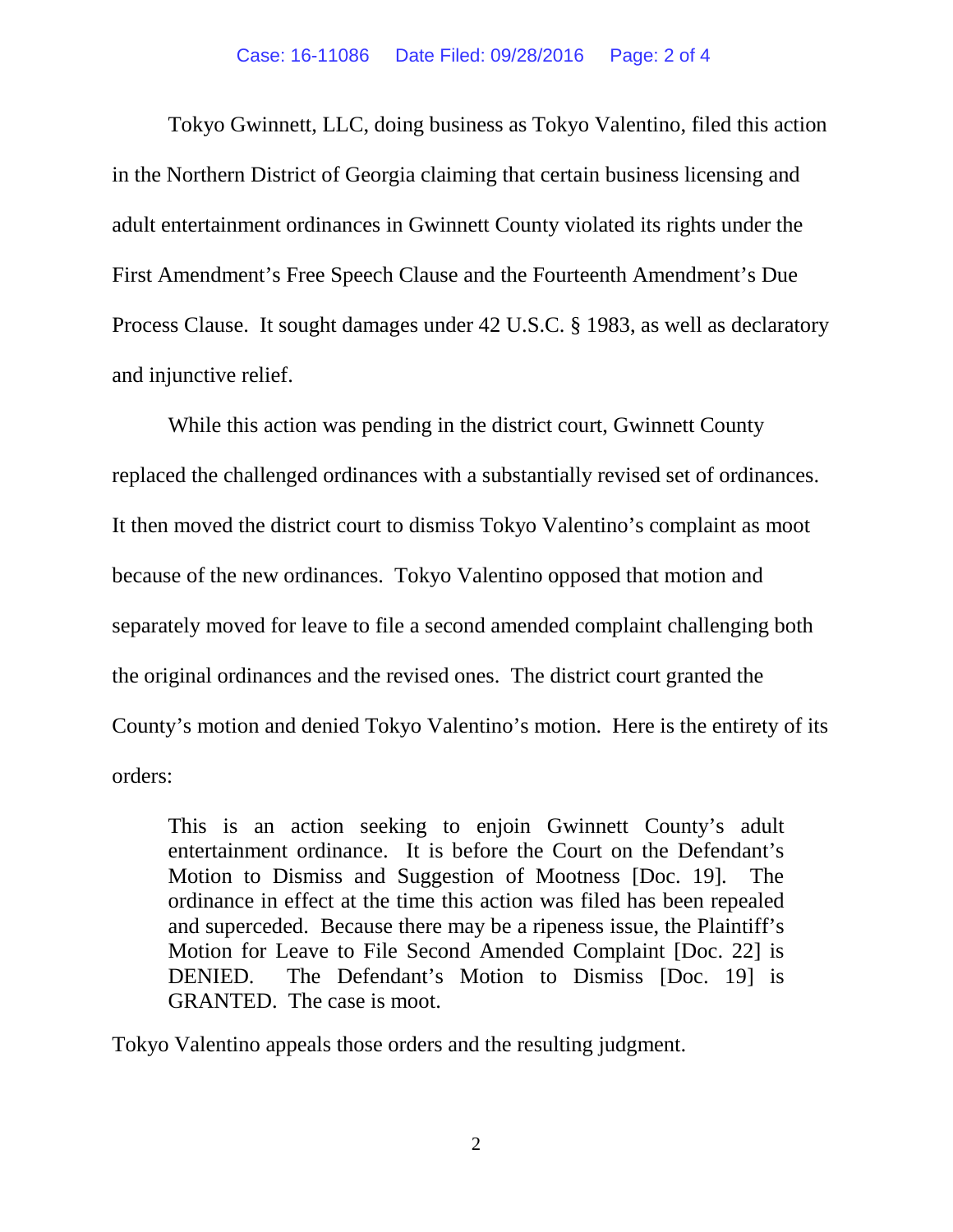We begin by reviewing the district court's decision to dismiss this entire action as moot. The rule is that, when a plaintiff challenges the constitutionality of local ordinances, replacement of the ordinances usually moots the plaintiff's claims for prospective relief, see Coral Springs Street Sys., Inc. v. City of Sunrise, 371 F.3d 1320, 1331 n.9 (11th Cir. 2004), but not his claims for damages, see KH Outdoor, L.L.C. v. Clay Cty., 482 F.3d 1299, 1303 (11th Cir. 2007); Crown Media, LLC v. Gwinnett Cty., 380 F.3d 1317, 1325 (11th Cir. 2004); Granite State Outdoor Advert., Inc. v. City of Clearwater, 351 F.3d 112, 1119 (11th Cir. 2003). That rule means that the district court properly dismissed as moot Tokyo Valentino's claims for injunctive and declaratory relief. It also means, however, that the district court erred in dismissing as moot Tokyo Valentino's claims for damages. The new ordinances cannot have mooted those damages claims because those claims concern harm that, allegedly, was already caused by the old ordinances.

Additionally, the district court abused its discretion when it denied Tokyo Valentino's motion for leave to file a second amended complaint. The court did so on the ground that "there may be a ripeness issue." The bare possibility that a claim is unripe does not support the denial of a motion to file an amended complaint, particularly since Federal Rule of Civil Procedure 15(a)(2) instructs that district courts "should freely give leave [to amend] when justice so requires."

3